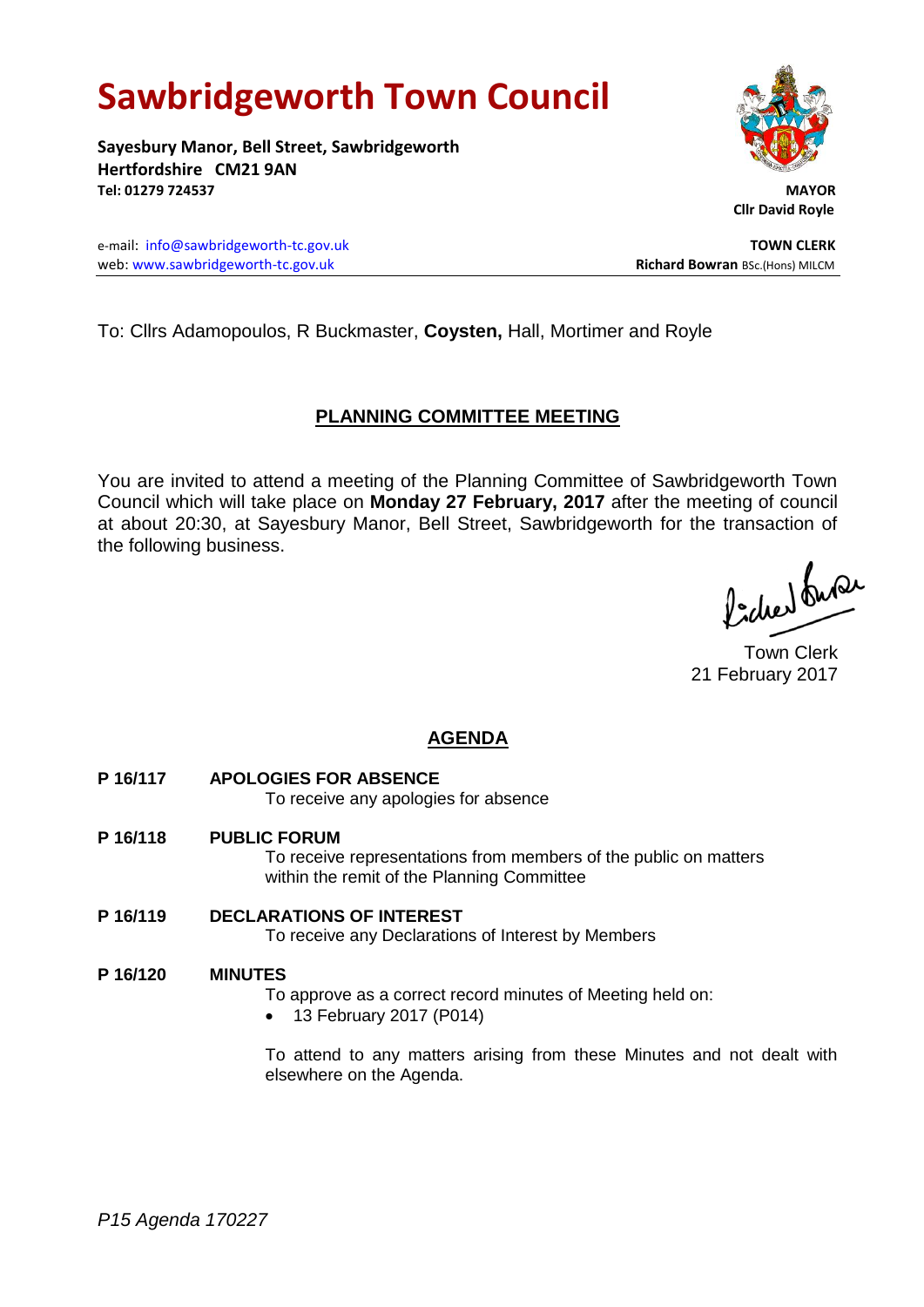## **P 16/121 PLANNING APPLICATIONS RECEIVED FROM EHDC**

To consider Planning Applications received from EHDC since the last meeting of the Planning Committee

#### **3/16/2819/HH 19 Knight Street, CM21 9AT**

[Demolition of existing 1.5 storey extension to the South side and glazed rear extension.](https://publicaccess.eastherts.gov.uk/online-applications/simpleSearchResults.do?action=firstPage)  Construction [of two storey and single storey side extension and orangery style single](https://publicaccess.eastherts.gov.uk/online-applications/simpleSearchResults.do?action=firstPage)  [storey rear extension](https://publicaccess.eastherts.gov.uk/online-applications/simpleSearchResults.do?action=firstPage) **Applicant:** Mr & Mrs Clement

**\_\_\_\_\_\_\_\_\_\_\_\_\_\_\_\_\_\_\_\_\_\_\_\_\_\_\_\_\_\_\_\_\_\_\_\_\_\_\_\_\_\_\_\_\_\_\_\_\_\_\_\_\_\_\_\_\_\_\_\_\_\_\_\_\_\_**

**\_\_\_\_\_\_\_\_\_\_\_\_\_\_\_\_\_\_\_\_\_\_\_\_\_\_\_\_\_\_\_\_\_\_\_\_\_\_\_\_\_\_\_\_\_\_\_\_\_\_\_\_\_\_\_\_\_\_\_\_\_\_\_\_\_\_**

## **3/17/0229/HH 37 Parkway, CM21 9NR**

[Single storey side/rear extension](https://publicaccess.eastherts.gov.uk/online-applications/applicationDetails.do?activeTab=summary&keyVal=OKLM8DGL00X00) **Applicant:** Mr I Barnard **\_\_\_\_\_\_\_\_\_\_\_\_\_\_\_\_\_\_\_\_\_\_\_\_\_\_\_\_\_\_\_\_\_\_\_\_\_\_\_\_\_\_\_\_\_\_\_\_\_\_\_\_\_\_\_\_\_\_\_\_\_\_\_\_\_\_**

# **3/17/0231/HH 14 Brook Road, CM21 9HA**

[Attached garage](https://publicaccess.eastherts.gov.uk/online-applications/applicationDetails.do?activeTab=summary&keyVal=OKLOKCGLN3T00) **Applicant:** Mr Paul Miller

#### **3/17/0306/FUL Townfields, Springhall Road, CM21 9ET**

[Increase height of existing 4 metre high safety fence to maximum 12 metres in height](https://publicaccess.eastherts.gov.uk/online-applications/applicationDetails.do?activeTab=summary&keyVal=OL1X9XGL00X00)  [between cricket field and bowls green and tennis court](https://publicaccess.eastherts.gov.uk/online-applications/applicationDetails.do?activeTab=summary&keyVal=OL1X9XGL00X00) **Applicant:** Sawbridgeworth Sports Association

**\_\_\_\_\_\_\_\_\_\_\_\_\_\_\_\_\_\_\_\_\_\_\_\_\_\_\_\_\_\_\_\_\_\_\_\_\_\_\_\_\_\_\_\_\_\_\_\_\_\_\_\_\_\_\_\_\_\_\_\_\_\_\_\_\_\_**

**\_\_\_\_\_\_\_\_\_\_\_\_\_\_\_\_\_\_\_\_\_\_\_\_\_\_\_\_\_\_\_\_\_\_\_\_\_\_\_\_\_\_\_\_\_\_\_\_\_\_\_\_\_\_\_\_\_\_\_\_\_\_\_\_\_\_**

#### **3/17/0320/HH 25 Wychford Drive, CM21 0HA**

[Removal of up and over gabled porch roof. Minor extension to front porch and](https://publicaccess.eastherts.gov.uk/online-applications/applicationDetails.do?activeTab=summary&keyVal=OL3RWZGL00X00)  [replacement roof with a hipped front](https://publicaccess.eastherts.gov.uk/online-applications/applicationDetails.do?activeTab=summary&keyVal=OL3RWZGL00X00)

**Applicant:** Mr J Haley **\_\_\_\_\_\_\_\_\_\_\_\_\_\_\_\_\_\_\_\_\_\_\_\_\_\_\_\_\_\_\_\_\_\_\_\_\_\_\_\_\_\_\_\_\_\_\_\_\_\_\_\_\_\_\_\_\_\_\_\_\_\_\_\_\_\_**

# **3/17/0324/LBC Pishiobury House, Pishiobury Drive, CM21 0AF**

[Removal of modern steel external fire escape with 2no. external fire escape doors](https://publicaccess.eastherts.gov.uk/online-applications/applicationDetails.do?activeTab=summary&keyVal=OL3W2BGLFIP00)  [removed and 2no. sash windows reinstated within existing openings. Alterations to first](https://publicaccess.eastherts.gov.uk/online-applications/applicationDetails.do?activeTab=summary&keyVal=OL3W2BGLFIP00)  [and second floor internal layout to include removal of internal partition walls, block up](https://publicaccess.eastherts.gov.uk/online-applications/applicationDetails.do?activeTab=summary&keyVal=OL3W2BGLFIP00)  [existing openings, creation of door openings and insertion of new internal partition walls to](https://publicaccess.eastherts.gov.uk/online-applications/applicationDetails.do?activeTab=summary&keyVal=OL3W2BGLFIP00)  [facilitate internal means of escape using existing staircases](https://publicaccess.eastherts.gov.uk/online-applications/applicationDetails.do?activeTab=summary&keyVal=OL3W2BGLFIP00)

**\_\_\_\_\_\_\_\_\_\_\_\_\_\_\_\_\_\_\_\_\_\_\_\_\_\_\_\_\_\_\_\_\_\_\_\_\_\_\_\_\_\_\_\_\_\_\_\_\_\_\_\_\_\_\_\_\_\_\_\_\_\_\_\_\_\_**

**\_\_\_\_\_\_\_\_\_\_\_\_\_\_\_\_\_\_\_\_\_\_\_\_\_\_\_\_\_\_\_\_\_\_\_\_\_\_\_\_\_\_\_\_\_\_\_\_\_\_\_\_\_\_\_\_\_\_\_\_\_\_\_\_\_\_**

#### **3/17/0355/HH 7 Wheatley Close, CM21 0HS**

[Demolition of conservatory. Proposed single storey front, rear and side extensions](https://publicaccess.eastherts.gov.uk/online-applications/applicationDetails.do?activeTab=summary&keyVal=OLB8OUGL00X00) **Applicant:** Mr J Ferraro